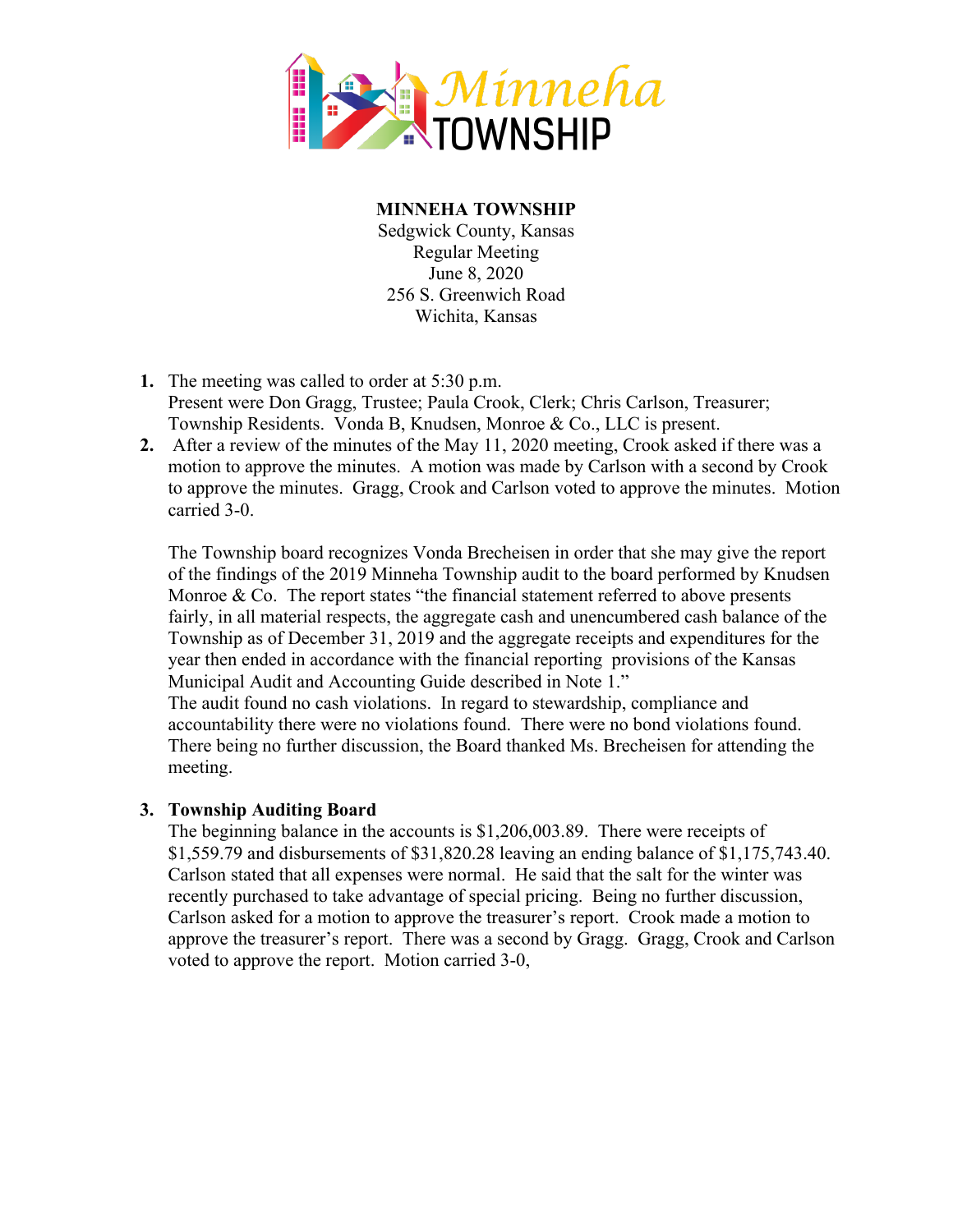

## **4. Board of Highway Commissioner / Road Overseer Report**

A. Mike Keys reported that he and Nick have been mowing and spraying the weeds along Central on both sides of the wall, in the rocks and drainage areas, and along the sidewalks. There was a new 40 mph speed limit sign installed on  $159<sup>th</sup>$  Street. The speed limit on this street was 40 mph on the east side traveling north bound and is in Andover. The speed limit on the west side going south by default was 55 mph and is in Wichita. Commissioner Howell had this discrepancy put on the County Commissioner's agenda to bring the speed limit to 40 mph in each direction. The ditches were cleaned up and the trees trimmed along the road.

B. Regular mowing, weeding and street sweeping is being done.

C. The Township's budget meeting will be held June 26, 2020.

D. In SSHID Mike and Nick have started cleaning ditches and will replace some of the stop signs that need repair.

E. Carlson stated that during the COVID-19 shut down there has been a concerted effort put into reviewing the roads within the Township and that a spreadsheet has been created to track road maintenance and repairs. Each road has been rated in order to prioritize the roads with the greatest need. The evaluation of the roads is as follows:

**Overbrook** – Edge repair and crack seal - (**Preliminary pricing exceeds the yearly budget for the township and will have to be phased in)**

Tipperary Circle Stage Coach Ct. Sagebrush Ct.

**The Trees** – Asphalt patching/edge repair - **(Cost not yet determined)**

**Crestridge** – Crack seal and preserve – **(Approximately \$20,000)**

**Kimberly Hills** – Crack seal & preserve – (**Approximately \$7,000**)

**Sunswept Highlands** – Crack seal & preserve asphalt

 Belaire Street – This road has subgrade failure and will require soil stabilization before repairs can begin. **This road will be a capital project in excess of \$250,000.**

Crest – Edge and subgrade failure – **(Cost not yet determined)**

## **Northeast Sedgwick County**

 $29<sup>th</sup> Street North - Drainage issues continue to erode the rock and sub-base. Drainage$ repairs to ditches and culverts can lessen the impact of rainwater on the road.

# **(Approximately \$30,000)**

**The budget numbers for the above listed repairs have not been finalized,**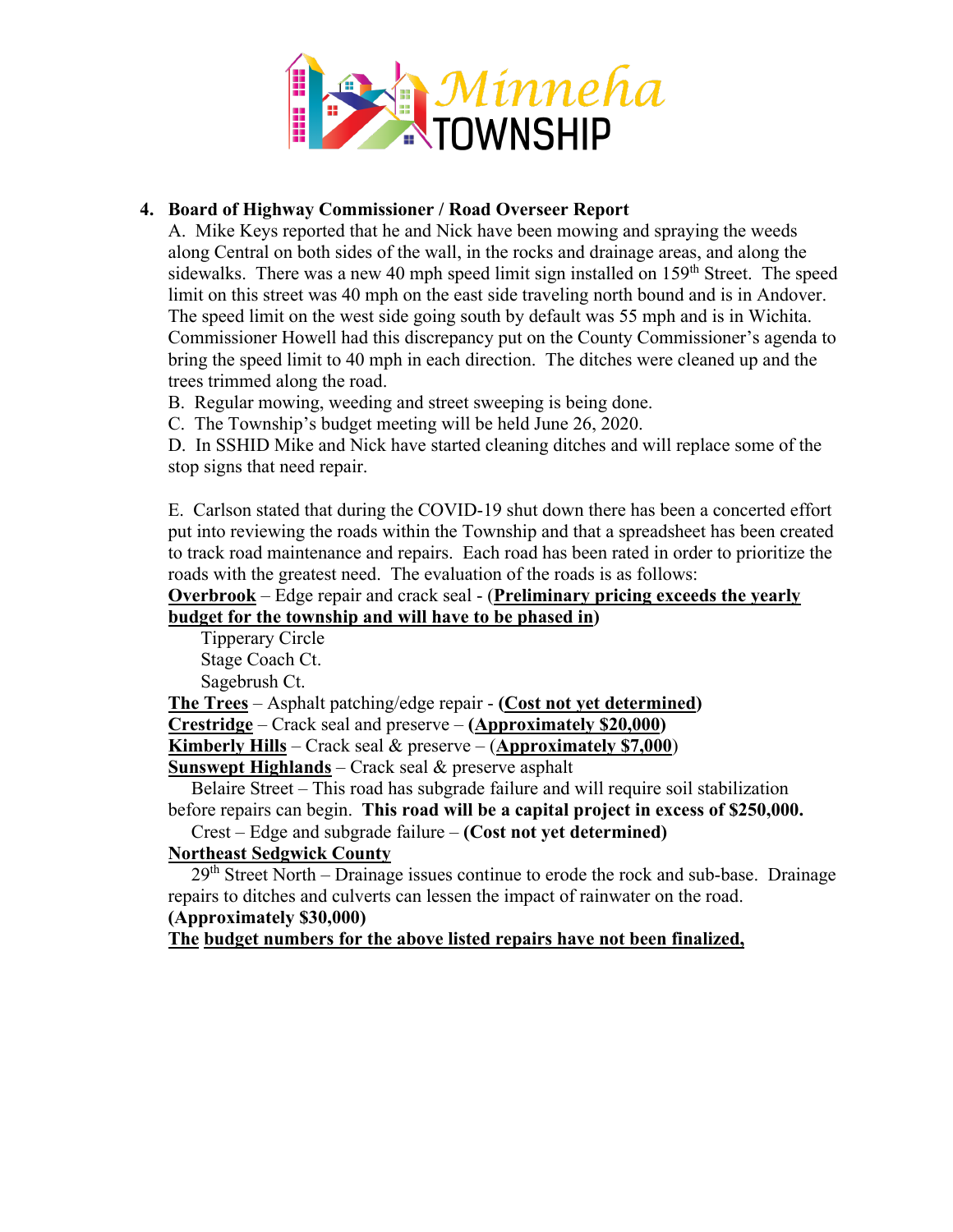

- **5. Old Business –** There is no old business
- **6. New Business –**

Mike Payne has been very helpful by traveling the streets with Mike Keys to prioritize streets that need work done. Thank you to Mike Payne for your help. There was discussion of compensating Mike Payne for his efforts. A motion was made by Carlson that Minneha Township set aside \$3000 to compensate Mike Payne for his help in evaluating which roads in the Township need attention. There was a second by Crook. Gragg, Crook and Carlson voted to approve the motion. Motion carried 3-0.

- **7. Adjournment –** A motion was made by Carlson with a second by Crook to adjourn the meeting at 6:09 p.m. Gragg, Crook and Carlson approved the motion, 3-0.
- **8.** The next scheduled meeting is Monday, July 13, 2020 at 5:30 p.m., at 256 N. Greenwich, Wichita, KS 67206

Submitted by Paula Crook, Clerk

## **Public Comments**

Bellaire Street – The Township is aware of the condition of Bellaire Street. The subgrade must be protected. It will be a capital project that may possibly be addressed in the next calendar year.

The Township cannot assess specials.

Pothole on Bellaire – Carlson stated he was speaking with the city to get leniency on large machines.

Kinkaid - There was discussion of a traffic study on Kinkaid due to the city project. The county does traffic studies free of charge. It was discussed that it should be done when school starts to get a count with the buses.

The question was asked who mows Greenwich. The city of Wichita performs that service. The Township's maintenance is limited.

A resident asked why Minneha would sweep Eastborough's streets. Eastborough is part of Minneha Township and is a class 3 city. The streets are swept 4 times a year.